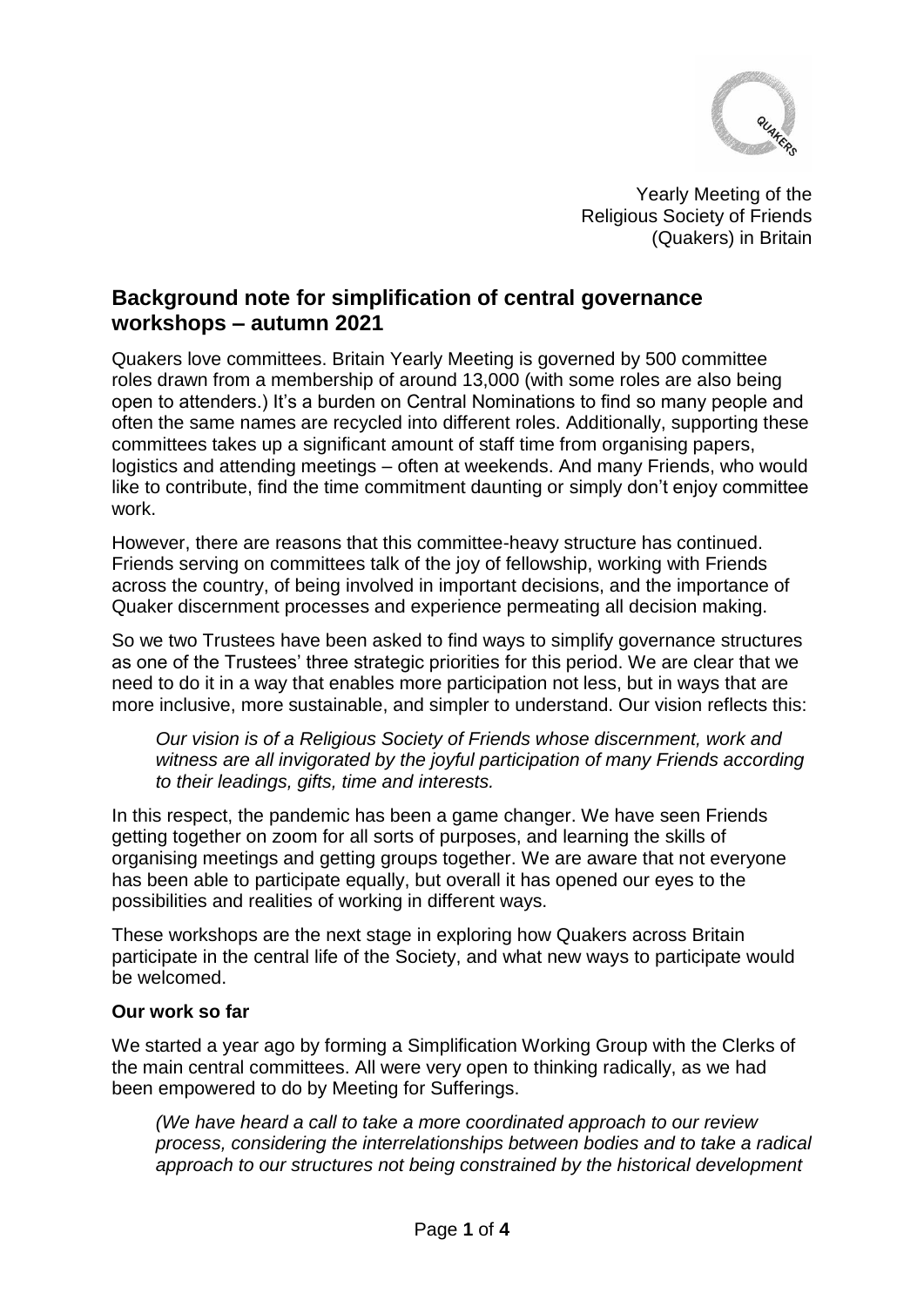*of different bodies. We look forward to playing our part in achieving this change. and all could see both strengths and weaknesses in the way we currently operate. MfS20/12/08)*

Meeting for Sufferings agreed a definition of simplification as:

*The necessary minimum allocation of time and resources to enable Friends to discern how their church should provide spiritual nurture and impact on the world, and make that a reality. Each part of the governance system is understandable to any Friend, and the responsibilities of different parts of the system connect but do not overlap.*

We decided to think – from a blank sheet of paper – about what functions we need to fulfil for the central governance of Britain Yearly Meeting, and we came up with three:

- *1. Discerning spiritual positions and ways of working of the Quaker faith community*
- *2. Establishing strategic priorities and allocating resources for centrally managed work, to support the spiritual direction and ways of working of the Quaker faith community*
- *3. Ensuring that the work that is prioritised is carried out effectively.*

You could see these functions as, respectively, the conscience, the planners and the stewards.

There is a fourth governance function – our diplomats if you like. Quaker Council for Christian and Interfaith Relations enables us to work with other faith communities and Quaker World Relations Committee keeps us in touch with Quakers worldwide. Their work is quite clearly defined within the ambit of Meeting for Sufferings and Yearly Meeting, so we have not included them in this piece of work.

## **What's working and what are the limitations?**

*1. Setting the spiritual direction and ways of working of the Quaker faith community*

This function maps onto the role of Meeting for Sufferings, which brings together representatives from all the Area Meetings for a day or more, throughout the year. Many Friends find it a moving experience to be together, trying to discern a Quaker position on a spiritual topic such as assisted dying. But there are serious limitations:

- It is a representative body that is not representative members are drawn from the minority of Friends who regularly attend Area Meeting, so many voices are not heard, particularly younger Friends
- The agendas are full of reports from different committees, so there is not enough room for deep discernment
- Reporting back to Area Meetings and taking guidance from them doesn't always work effectively.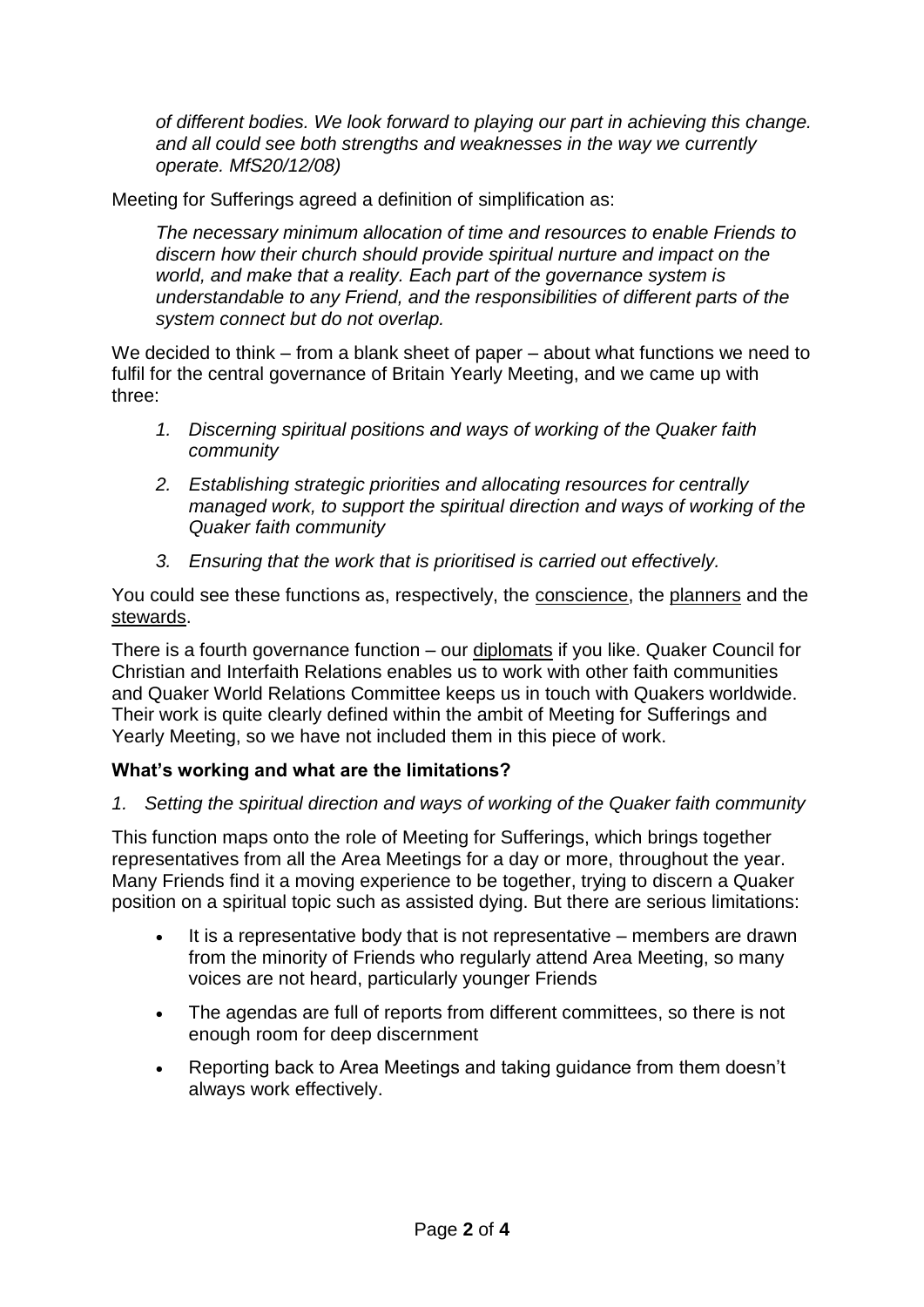*2. Establishing strategic priorities and allocating resources for centrally managed work, to support the spiritual direction and ways of working of the Quaker faith community*

This is done by Trustees (setting the overall budget for centrally managed work) and by the two Central Committees for Quaker Peace and Social Witness (which has 8 subcommittees) and Quaker Life developing plans for their respective areas. These committees draw on considerable expertise. But they also have limitations:

- The separation into 'witness' and 'worship' means it can be difficult to integrate oversight for work that contains elements of both
- The subcommittee structure makes it difficult to shift priorities, particularly in response to new challenges
- The split of responsibilities, with the Trustees setting the budget, means that accountability for decisions is not clear
- A relatively small group of people are tasked with making a wide range of decisions, which other Friends might like to contribute to
- The Central Committees both do a lot of things that are not directly to do with this second function, blurring their roles by the agreed definition.
- *3. Ensuring that the work that is prioritised is carried out effectively.*

This is one of the roles of Trustees. But again there are some concerns:

- The two Central Committees also have a role in overseeing the work of staff, leading to possible confusion
- Because Trustees, as a small body of 14 people, are better equipped for certain decision making than Meeting for Sufferings, with over 100, there is a concern that Trustees are overstepping their stewardship remit, and playing a wider leadership role.

### **How might things be changed?**

In discussions in the Simplification Working Group and in workshops already held with members of Meeting for Sufferings and at the BYM Annual Gathering a number of suggestions have been made. We hope that others may come out of this series of road shows. At the moment they are only ideas, but many hold the possibility of wider participation **– in the forthcoming workshops we'll be testing the appetite for these.**

### *Setting the spiritual direction and ways of working of the Quaker faith community*

- Separate 'task and finish' threshing groups could be set up to discern the way forward on specific topics – these could bring in Friends who aren't Meeting for Sufferings representatives
- Reporting back to Meeting for Sufferings could be done in separate evening zoom meetings, open to all Friends, as has already been done in the last year. This would free time in the agenda for deeper discernment